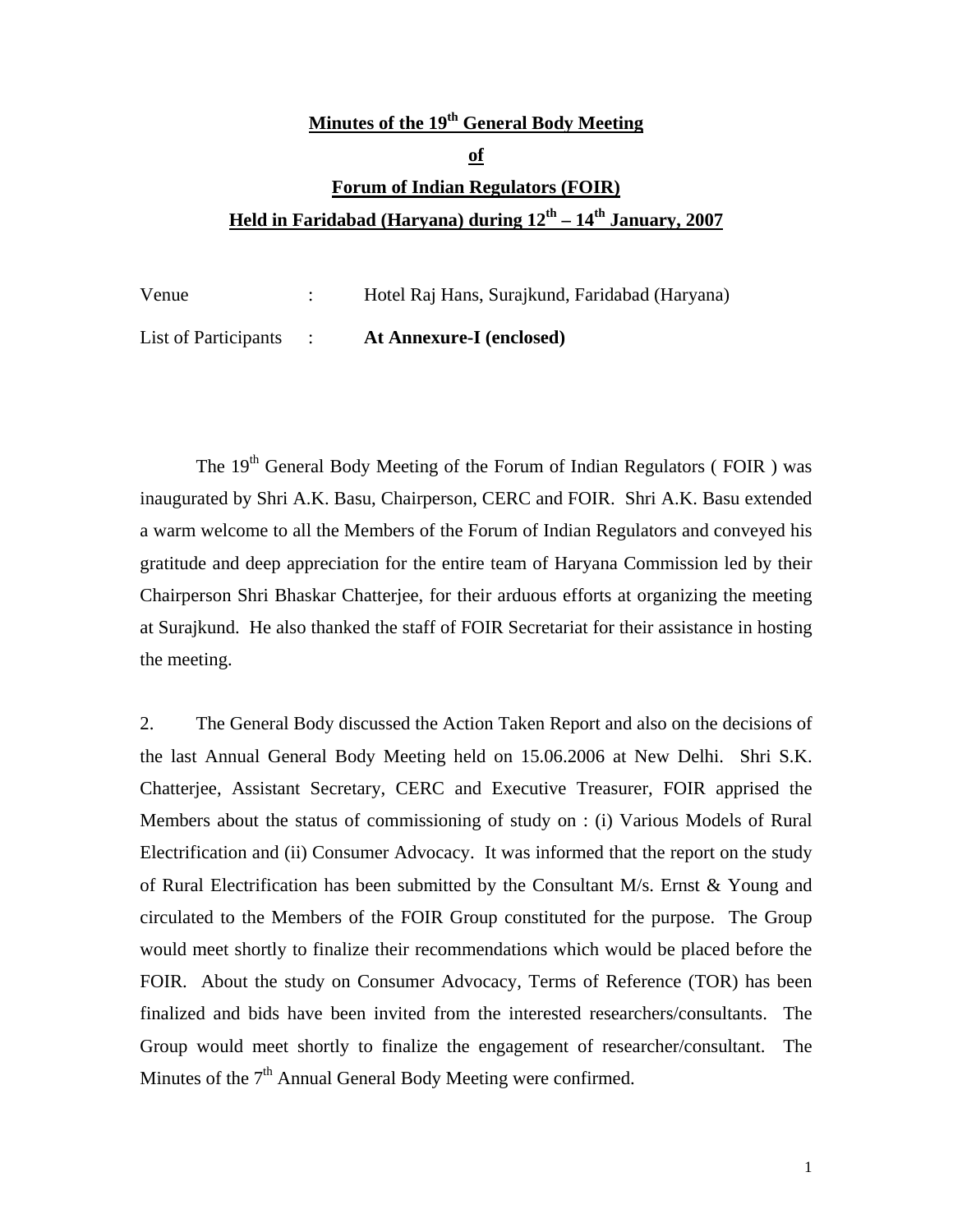3. After the confirmation of the Minutes, the following agenda items were taken up for discussion:

#### **(i) Review on the Status of Metering.**

3.1 Status of Metering in various States was reviewed. It was highlighted by Chairperson Shri A.K. Basu that section 55 of the Electricity Act, 2003 required that all supply of electricity after two years from the enactment of the Act, i.e., from June, 2005 should be metered. He underscored the need to review the status in regard to metering of consumers by State Commissions. Dr. Pramod Deo, Chairperson, MERC indicated that in the light of huge pendency for releasing agricultural connection on metered basis, a novel approach to account for the energy supply to agricultural consumers needs to be adopted. Instead of individual consumer metering, DT based metering and proportionate allocation of energy based on connected agricultural load in HP on that DT could be explored. While JSERC felt that the provision in the law are adequate to ensure metering of all consumers, some State Commissions felt that the Regulatory Commissions were quasi-judicial body and not executing agencies and should not be involved in the day-today affairs of monitoring metering, billing, collection etc. This issue along with the issue of performance standard monitoring was discussed at length and it was agreed that the ideal course of action should be to

- Publicize the Regulations issued by the Regulatory Commissions in this regard through press note/calling meetings of media persons;
- ❖ Require licensees to generate quarterly report;
- Write to licensees warning against non-compliance/violation of Regulations/Orders of SERCs in this regard; and
- $\cdot$  Invoke the powers of section 142 of the Act for persistent failure.

3.2 It was agreed that each State Commission would forward its comments on the Regulation of Metering issued by Central Electricity Authority (CEA). Subsequently, the comments of the State Commissions would be forwarded to CEA and a meeting would be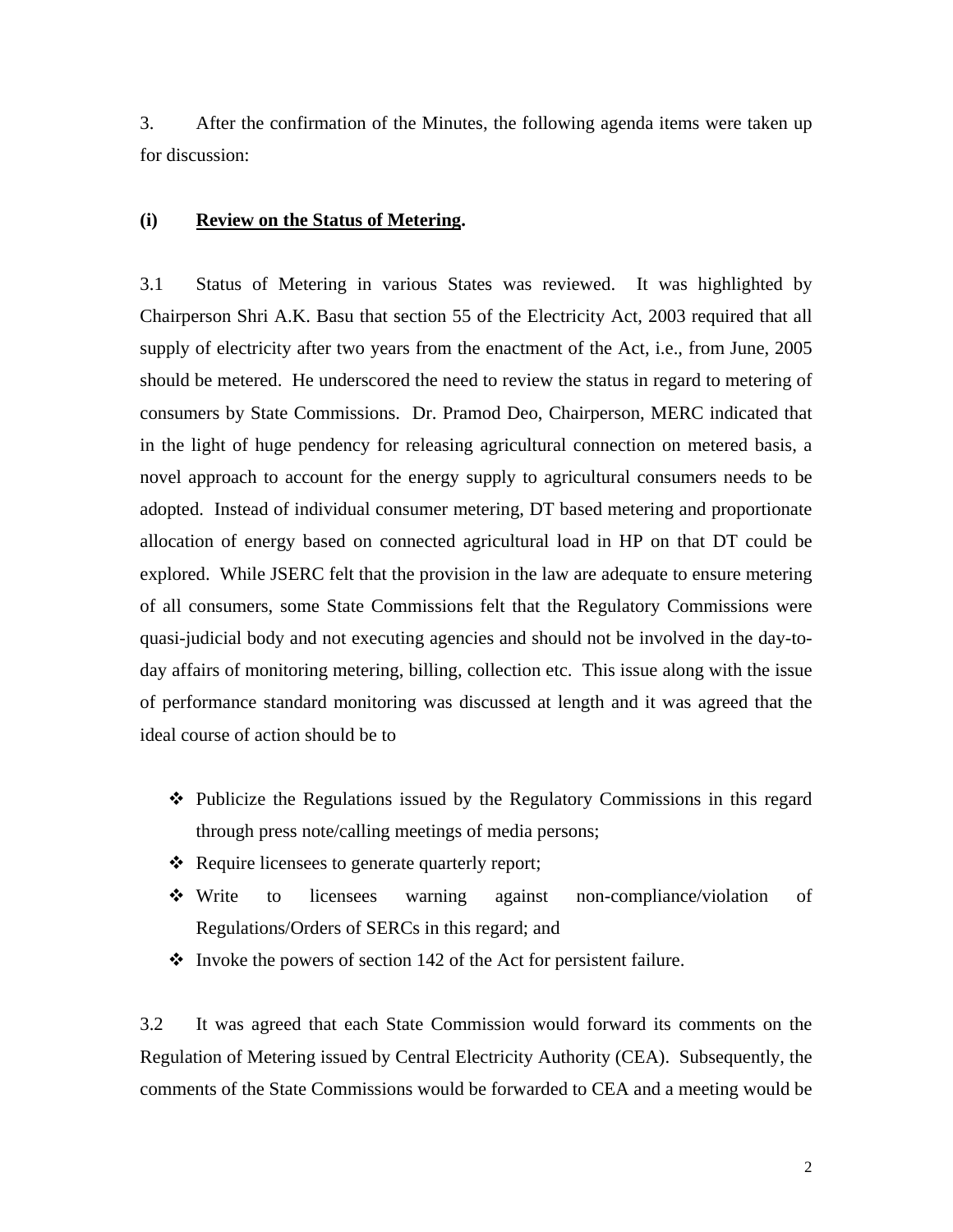organized by FOIR Secretariat with CEA to discuss the issues raised by SERCs on metering.

#### **(ii) Review of implementation of intra-State ABT.**

4. The status of implementation of ABT at the State level was discussed. Shri Bhanu Bhushan, Member, CERC who had chaired the Group constituted by FOIR on intra-State ABT briefed the Members about the recommendations and reiterated that the State Commissions should implement ABT at the State level at the earliest. It was felt that introduction of ABT might not be expedient for States where the State Electricity Board (SEB) was not unbundled as yet. However, it should be advisable to immediately implement intra-State ABT in States where SEB had been unbundled. Even in States where SEB was not unbundled, ABT could be introduced for captive and other independent generators. This would give the State the necessary experience of implementing the ABT before implementing the concept after unbundling of SEBs.

### **(iii) Review of Status of separation of Transmission and Trading as required under the Act.**

5. The issue of separation of transmission and trading as required under the Act was discussed. In particular, the issue of UPPCL still undertaking both transmission and trading was deliberated. It was felt that the State Commission, i.e., UPERC should take immediate action against such unlawful activities being indulged in by UPPCL. UPERC Chairperson Shri Vijoy Kumar apprised the Members of the action taken by the State Commission in this regard. It was felt that each SERC should interpret section 131 of the Act, pass orders and monitor compliance. In the event of non-compliance of the orders in this regard, action should be initiated under section 142 of the Act to ensure that the activity of transmission and trading which was banned under the Act was not carried out by any agency in the State.

5.1 A Group consisting of the following Chairpersons/Members was constituted to deliberate and make recommendations on **"Re-assignment of Power Purchase**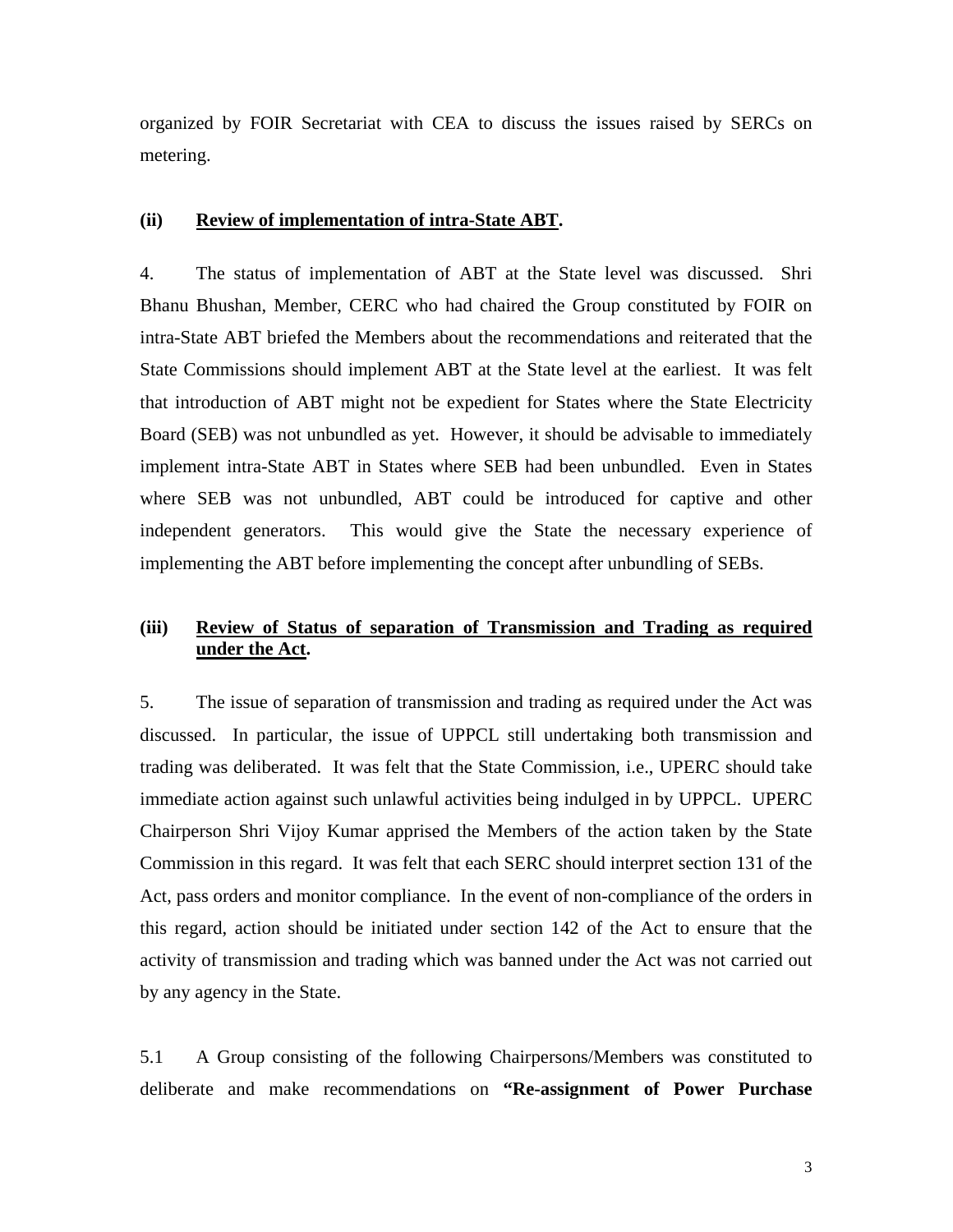**Agreements (PPAs)"** as per the requirement under the Electricity Act, 2003 and National Electricity Policy/Tariff Policy :

- (i) Shri G. Subba Rao, Chairperson, GERC;
- (ii) Shri K.P. Pandey, Chairperson, KERC;
- (iii) Dr. Pramod Deo, Chairperson, MERC;
- (iv) Shri Vijoy Kumar, Chairperson, UPERC;
- (v) Shri Surinder Pal, Member, APERC;
- (vi) Shri V.J. Talwar, Member, UERC; and
- (vii) Shri V.K. Sood, Hony. Member, FOIR & Ex-Chairperson, DERC.

#### **(iv) Discussion on the Recommendation of the Abraham Committee Report.**

6. The Abraham Committee recommendations on restructuring of APDRP were discussed. The Members expressed concern over the targets set for reduction in AT&C losses. It was unanimously felt that the targets did not seem to be warranted. The powers to set AT&C loss reduction targets vested with the SERCs under the Electricity Act, 2003. Any recommendation in this regard by any authority other than the Regulatory Commission could cause confusion and avoidable conflict, even if it used exclusively for APDRP funding. The recommendations in this regard, if accepted by the Government, could be quoted by the utilities for mandatory acceptance by SERCs. This is not only contrary to the provisions of the law but also against the practical considerations of ground reality on loss level, which varies substantially from State to State. It was decided that Chairperson, CERC/FOIR should bring the matter to the notice of Government in proper perspective.

#### **(v) Presentation and discussion on CERC's Staff Paper – Developing a Common Platform for Electricity Trading.**

**7.** Shri Ravinder, Chief (Engg.), CERC made a detailed presentation on the Staff Paper – Developing a Common Platform for Electricity Trading issued by CERC for development of Power Exchange. He also informed that the public hearing on this subject was held by CERC on  $19<sup>th</sup>$  December, 2006 at India Habitat Centre, New Delhi wherein the overwhelming sentiment of the stakeholders was in favour of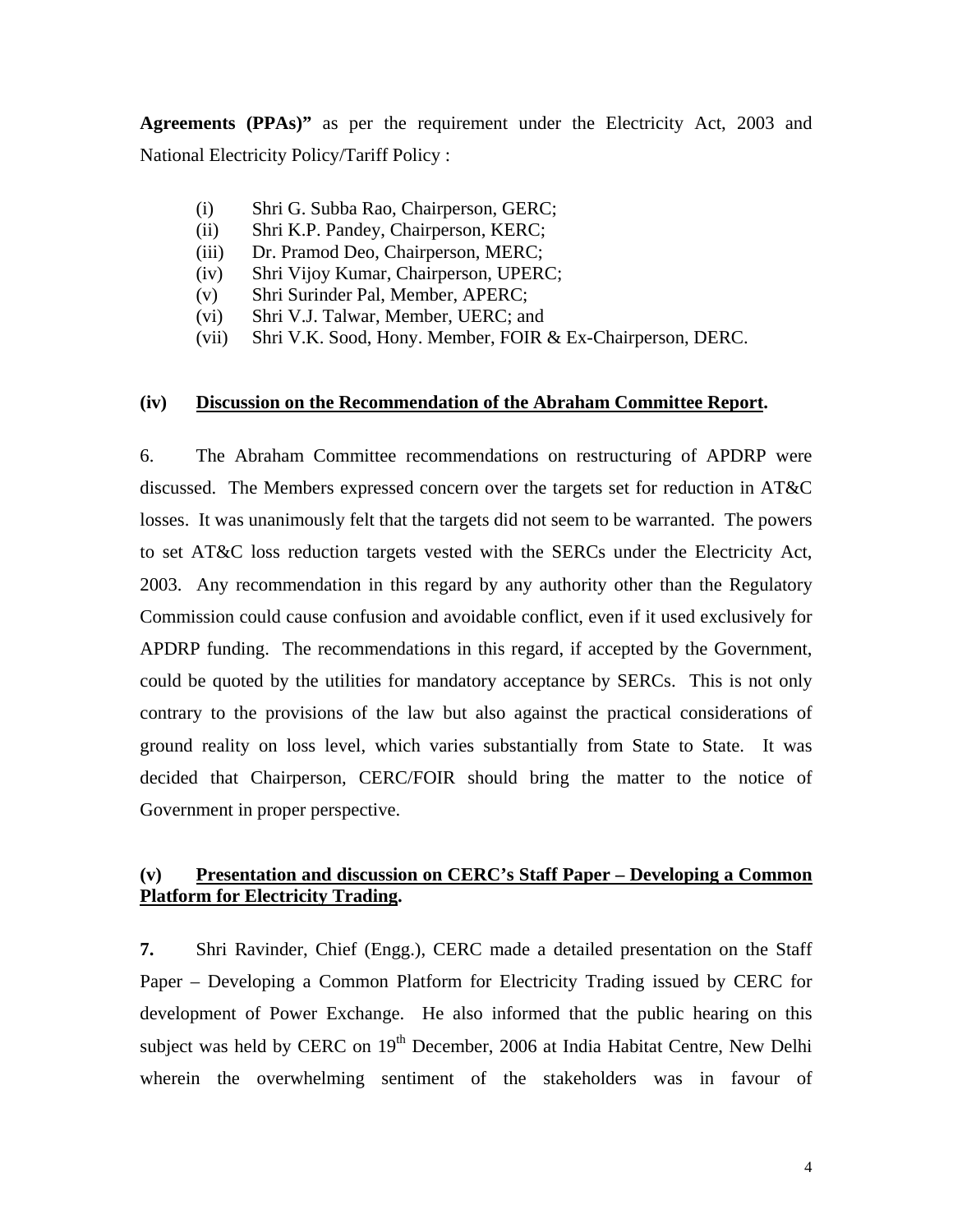operationalizing the power exchange at the earliest. It was felt that the power exchange would provide an independent platform for buyers and sellers to meet their needs. It would also address the concern of payment security while at the same time bringing to surface the so far untapped capacity like captive generation, power from nonconventional resources etc. It was also informed, the participation in power exchange should be voluntary. The Members also echoed the same sentiment reiterating the need for operationalizing power exchange at the earliest. Shri A.K. Basu, Chairperson, CERC/FOIR informed that CERC would come up with guidelines in this regard by January/February, 2007.

#### **(vi) Miscellaneous.**

8. The issue of tariff principles for renewables was also discussed. The Tariff Policy has entrusted specific responsibility to the CERC to evolve guidelines for pricing of nonfirm power, especially from non-conventional sources. It was appraised by Shri S.K. Chatterjee, Assistant Secretary, CERC that a study has been commissioned by CERC in this regard. The Consultant, namely, M/s. The Energy & Resources Institute (TERI) has submitted the draft report on the subject only in recent past and it would be considered by the Central Commission shortly. Members felt that a copy of the draft report might be made available to all State Commissions so that they could send their comments before CERC finalized its recommendations on the issue.

#### 9. **Arrival of Hon'ble Chief Minister of Haryana.**

9.1 As scheduled Shri Bhupinder Singh Hooda, Hon'ble Chief Minister of Haryana arrived at 12 noon to interact with and address the Forum. On his arrival, Shri A.K. Basu, Chairperson, CERC/FOIR welcomed the Chief Minister and conveyed the deep gratitude of Members on behalf of the Forum for sparing time out of his busy schedule to address the Electricity Regulators of the country. Shri Basu congratulated the Chief Minister for the many initiatives undertaken by the State Government for overall development in all aspects including electricity sector in the State. He thanked the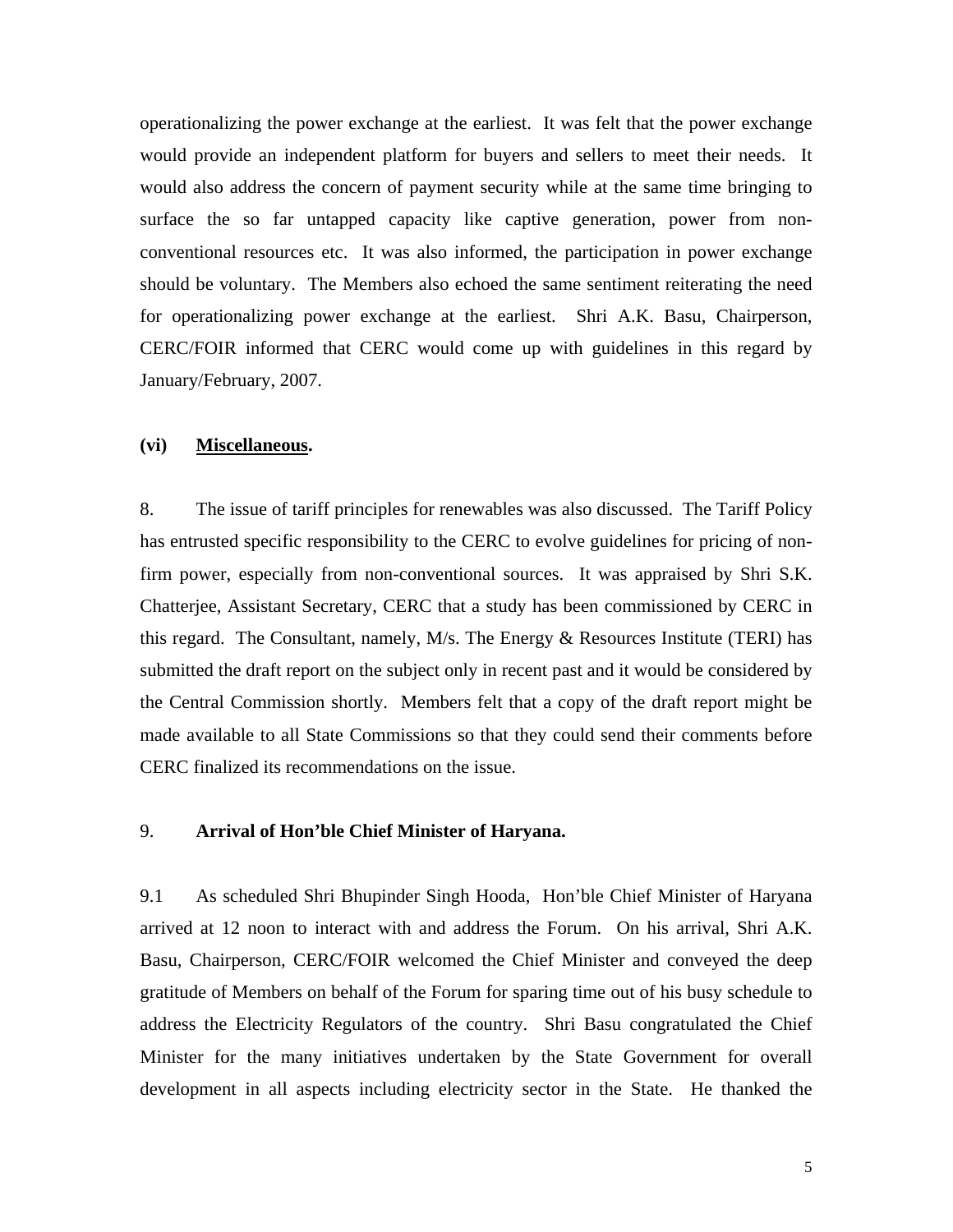Hon'ble Chief Minister of Haryana for sparing valuable time to attend the meeting despite his busy schedule. He stated that the role of Central as well as State Regulators in the electricity sector had been expanded considerably after enactment of the Electricity Act, 2003. He mentioned that the CERC, on its part, had issued a number of important regulations including Terms and Conditions of Tariff for the year 2004-09, Terms and Conditions of Trading Licence, regulations on Open Access in Transmission etc. He further informed that through the Forum of Indian Regulators efforts were being made to harmonize the regulation of electricity in various States, and FOIR has made important contribution in this area so far.

9.2 After the welcome address by Shri A.K. Basu, Chairperson, CERC/FOIR, a presentation was made by Shri Ashok Lavasa, Financial Controller & Principal Secretary, Department of Power, Haryana. Addressing the Forum of Indian Regulators, he explained the pioneering role played by the State of Haryana in Power Sector reforms including the present status and road ahead about power vision in the State of Haryana.

9.3 The presentation made by Shri Lavasa was followed by the presentation of Shri Sushanta K. Chatterjee, Assistant Secretary, CERC on efficacy of electricity Regulation. He highlighted legal and regulatory framework of Electricity Act, 2003, functions of CERC/SERC, procedures followed for regulations/petitions, important orders issued by CERC/SERCs after the enactment of Electricity Act, 2003, on-going activities, impact of Regulatory action, challenging role of Regulators and India's Regulatory framework.

9.4 Hon'ble Chief Minister, Haryana in his address underscored the importance of the Power Sector in developing the Indian economy. He stated that the Regulators were playing a key role in development of the Power Sector in the country. He also stated that the role played by the Regulators and by this Forum were really appreciable. He mentioned that Indian Power Sector had made remarkable progress during the last five decades in generation, transmission and distribution of electricity. He also informed that Haryana has the distinction of being the first State in the country to achieve cent per cent village electrification way back in 1970s and this has played a pivotal role in bringing in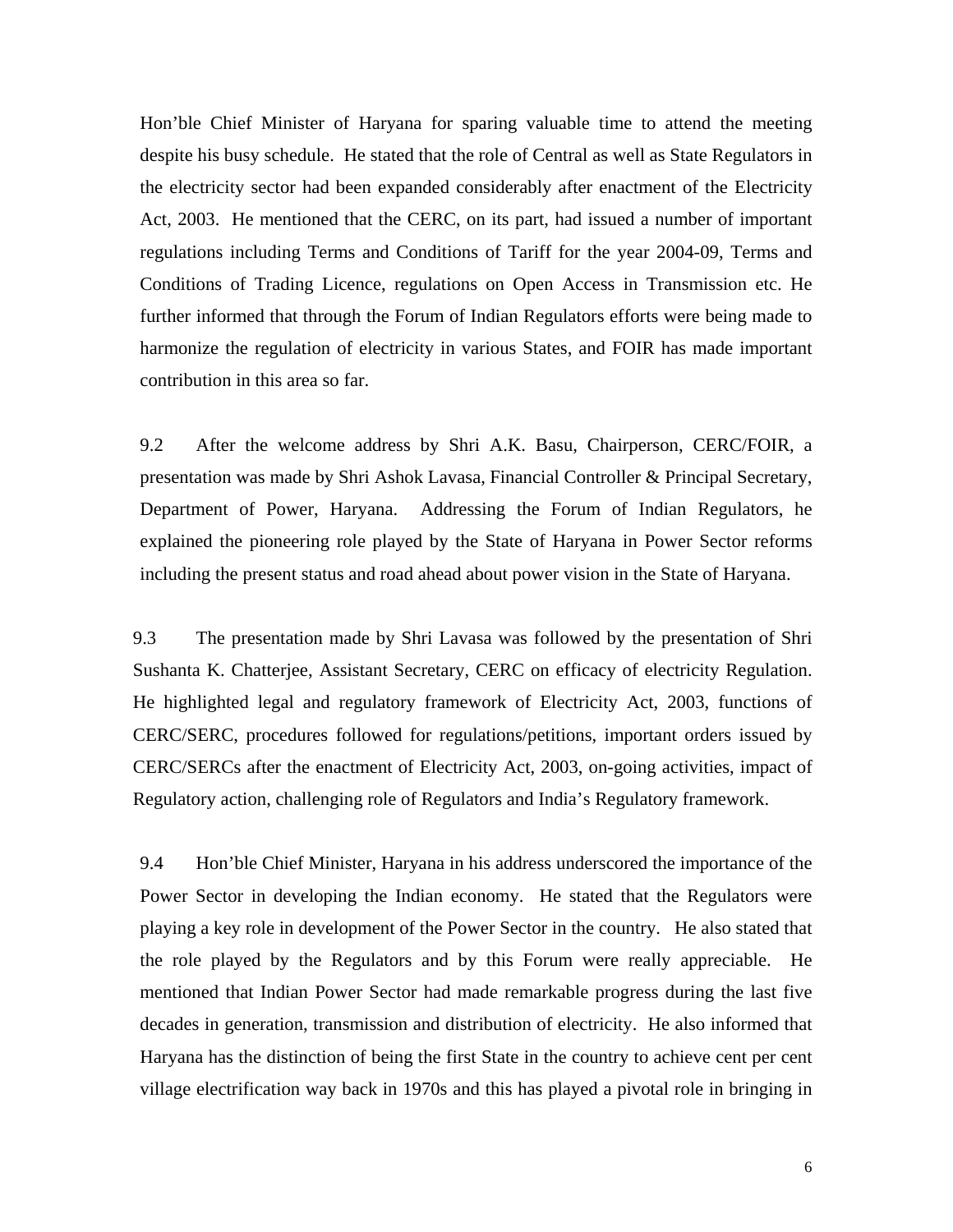the green revolution in the State. He stated that Haryana has been one of the fore-runners in the implementation of Power Sector Reforms in the country. Hon'ble Chief Minister also emphasized that there was a need to create awareness about fair regulatory practices and regulatory economics among all constituents and said that the independence, transparency and fairness of regulators must be established by code as well as conduct.

9.5 Shri Bhaskar Chatterjee, Chairperson, HERC extended the vote of thanks to the Hon'ble Chief Minister and all the dignitaries present in the meeting.

10. It was decided that the next meeting of the FOIR would be held in Uttaranchal in the month of April, 2007.

11. The meeting ended with thanks to the Chair.

\*\*\*\*\*\*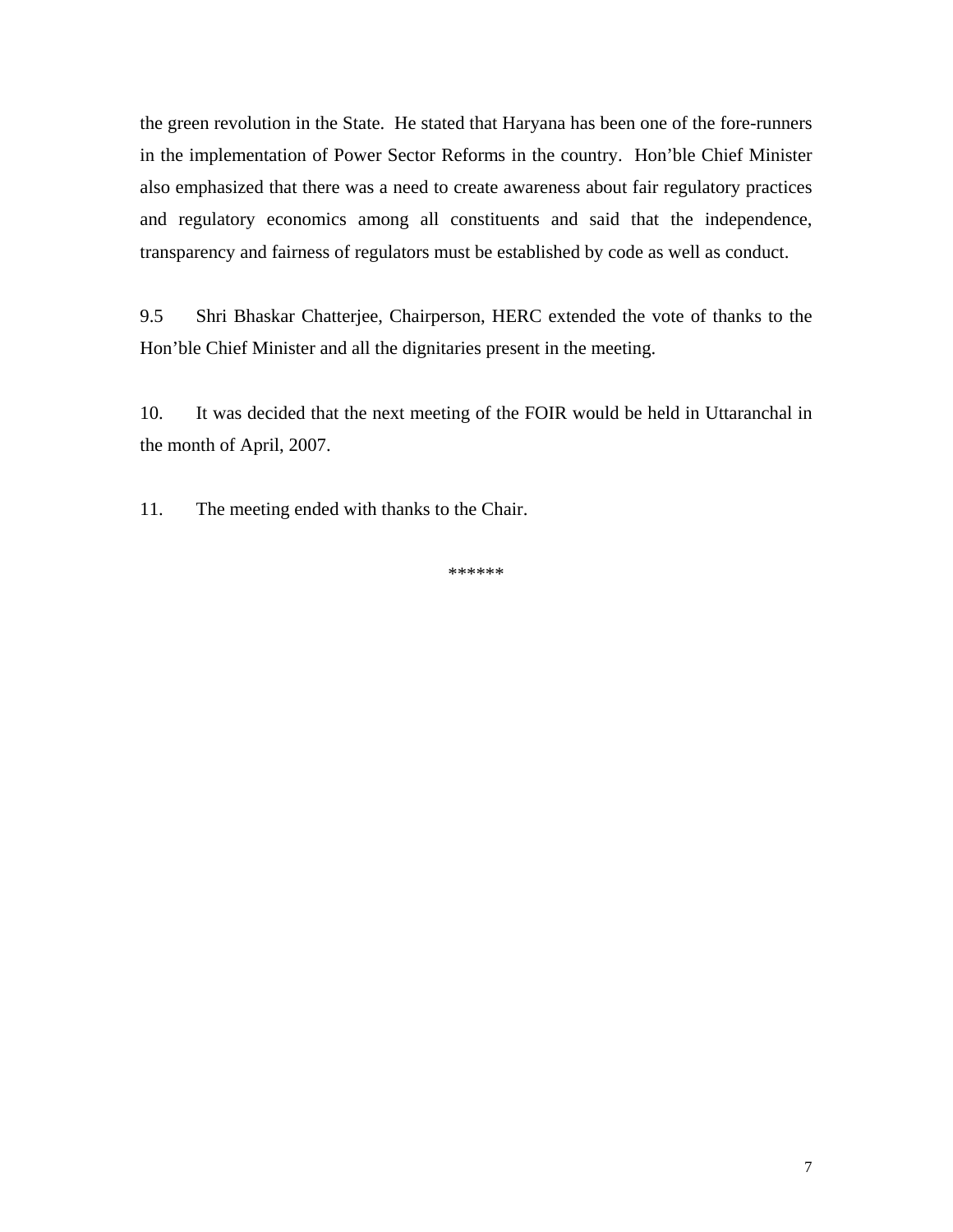# **LIST OF PARTICIPANTS ATTENDED THE 19TH GENERAL BODY MEETING**

## **OF**

## **FORUM OF INDIAN REGULATORS ( FOIR )**

### **HELD AT HOTEL RAJHANS, SURAJKUND, FARIDABAD (HARYANA)**

| S. No. | <b>Name</b>             | <b>Designation</b>   |
|--------|-------------------------|----------------------|
| 01.    | Shri A.K. Basu          | Chairperson, CERC    |
| 02.    | Shri P.K. Bora          | Chairperson, AERC    |
| 03.    | Shri S.K. Misra         | Chairperson, CSERC   |
| 04.    | Shri Berjinder Singh    | Chairperson, DERC    |
| 05.    | Shri G. Subba Rao       | Chairperson, GERC    |
| 06.    | Shri Bhaskar Chatterjee | Chairperson, HERC    |
| 07.    | Shri Yogesh Khanna      | Chairperson, HPERC   |
| 08.    | Shri K.B. Pillai        | Chairperson, J&KSERC |
| 09.    | Shri S.K.F. Kujur       | Chairperson, JSERC   |
| 10.    | Shri K.P. Pandey        | Chairperson, KERC    |
| 11.    | Shri C. Balakrishnan    | Chairperson, KSERC   |
| 12.    | Dr. Pramod Deo          | Chairperson, MERC    |
| 13.    | Shri Vinay Kohli        | Chairpeson, MSERC    |
| 14.    | Shri B.K. Das           | Chairperson, OERC    |
| 15.    | Shri Jai Singh Gill     | Chairperson, PSERC   |
| 16.    | Shri S. Kabilan         | Chairperson, TNERC   |
| 17.    | Shri S.S. Chakraborty   | Chairperson, TERC    |
| 18.    | Shri Divakar Dev        | Chairperson, UERC    |
| 19.    | Shri Vijoy Kumar        | Chairperson, UPERC   |
| 20.    | Shri Rakesh Nath        | Chairperson, CEA     |
| 21.    | Shri V.K. Sood          | Ex-Chairperson, DERC |
| 22.    | Shri K.S. Chaube        | Ex-Chairperson, HERC |
| 23.    | Shri V.S. Ailawadi      | Ex-Chairperson, HERC |
| 24.    | Shri Bhanu Bhushan      | Member, CERC         |
| 25.    | Shri Surinder Pal       | Member, APERC        |
| 26.    | Shri H. Dutta           | Member, AERC         |
| 27.    | Shri B.K. Halder        | Member, BERC         |
| 28.    | Shri S.K. Jayaswal      | Member, BERC         |
| 29.    | Shri Sarat Chandra      | Member, CSERC        |
| 30.    | Shri R. Krishnamoorthy  | Member, DERC         |
| 31.    | Shri K. Venugopal       | Member, DERC         |
| 32.    | Shri Manmohan           | Member, GERC         |
| 33.    | Shri Tej S. Tewatia     | Member, HERC         |
| 34.    | Shri T.R. Dhaka         | Member, HERC         |
| 35.    | Shri P.C. Verma         | Member, JSERC        |